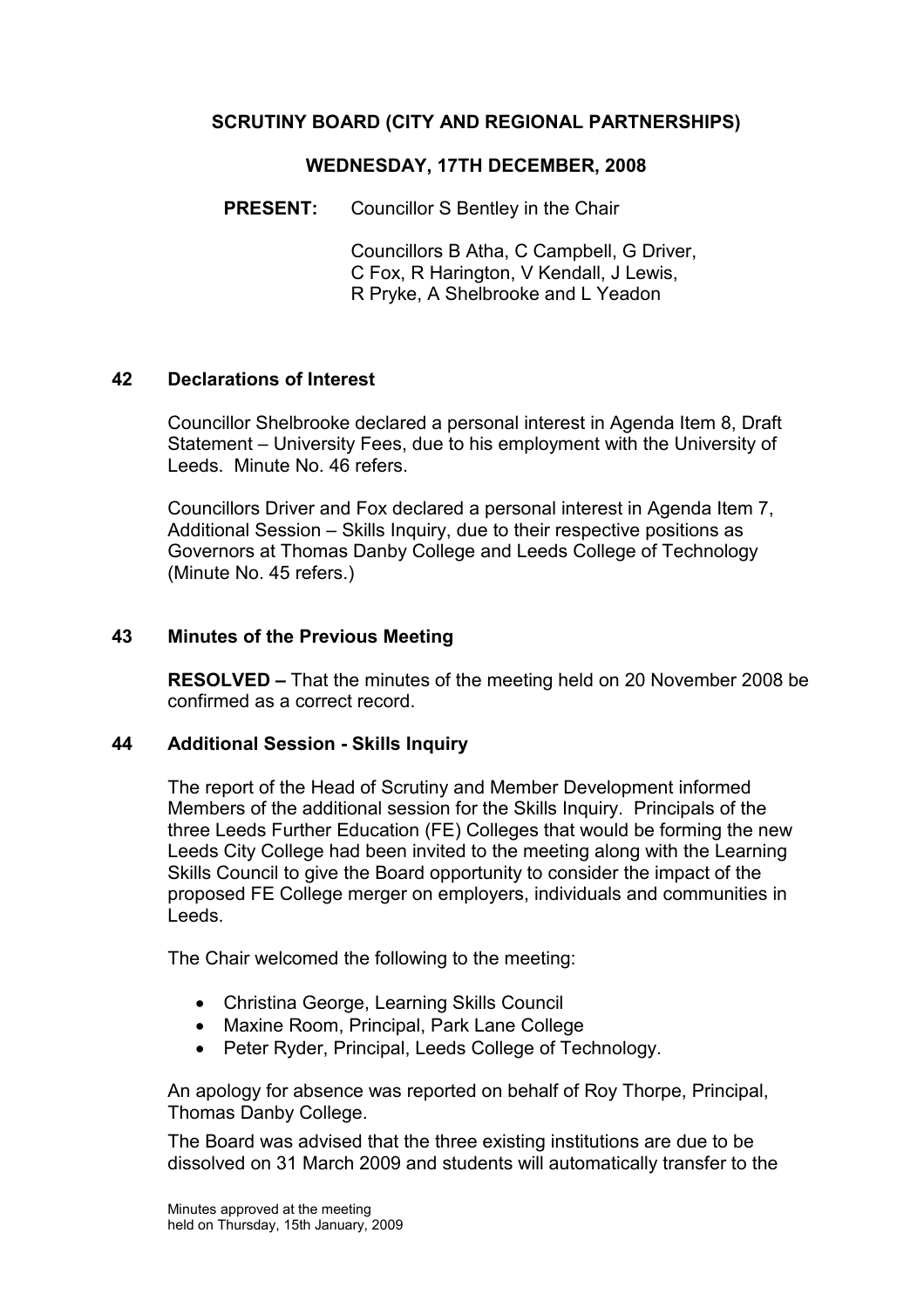new institution. The new college will have 60,000 students and a turnover of £70m a year.

Members were advised that areas of responsibility for development of the new Leeds College had been allocated as follows:

- Maxine Room Property and Finance
- Peter Ryder Human Resources
- Roy Thorpe Curriculum

In response to Members questions and comments, the following issues were discussed:

- Financial forecasting for the Leeds City College showed efficiency savings would be made over the next three years.
- Specialist teaching areas would be retained within sections of the new college. The FE system was currently complex and duplication of courses needed to be avoided in order to be cost effective. Under current FE arrangements in Leeds, there had been duplication of courses that had led to unnecessary competition.
- The new college would provide a wider range of courses for 14- 19 year olds in and around Leeds.
- The views and input of Leeds City Council would be valued, particularly as there would be new funding responsibilities for the Council and because of its role as a major employer and economic influence across the City.
- Savings would be made through the rationalisation and development of new sites and buildings, as many of the current premises were not cost effective.
- Consultation had taken place with young people, parents, College Governors, Elected Members and staff. Ongoing discussions are taking place with other partners including the Chamber of Commerce and the Leeds Skills Board.
- Partnership arrangements were being developed with schools, and clusters of schools and links between the new College and Education Leeds. It was reported that there would be greater emphasis placed on partnership working for the provision of 14- 19 year olds education.
- The decision of Joseph Priestley College to opt out of the proposed merger and future provision of FE for young people from and in South Leeds.
- Changes to funding arrangements for FE and how this would be learner led.
- Sixth form and academy provision in Leeds.
- The planning process for FE and the need to reflect the requirements of Leeds.
- The need to target young people not in education, employment or training (NEET).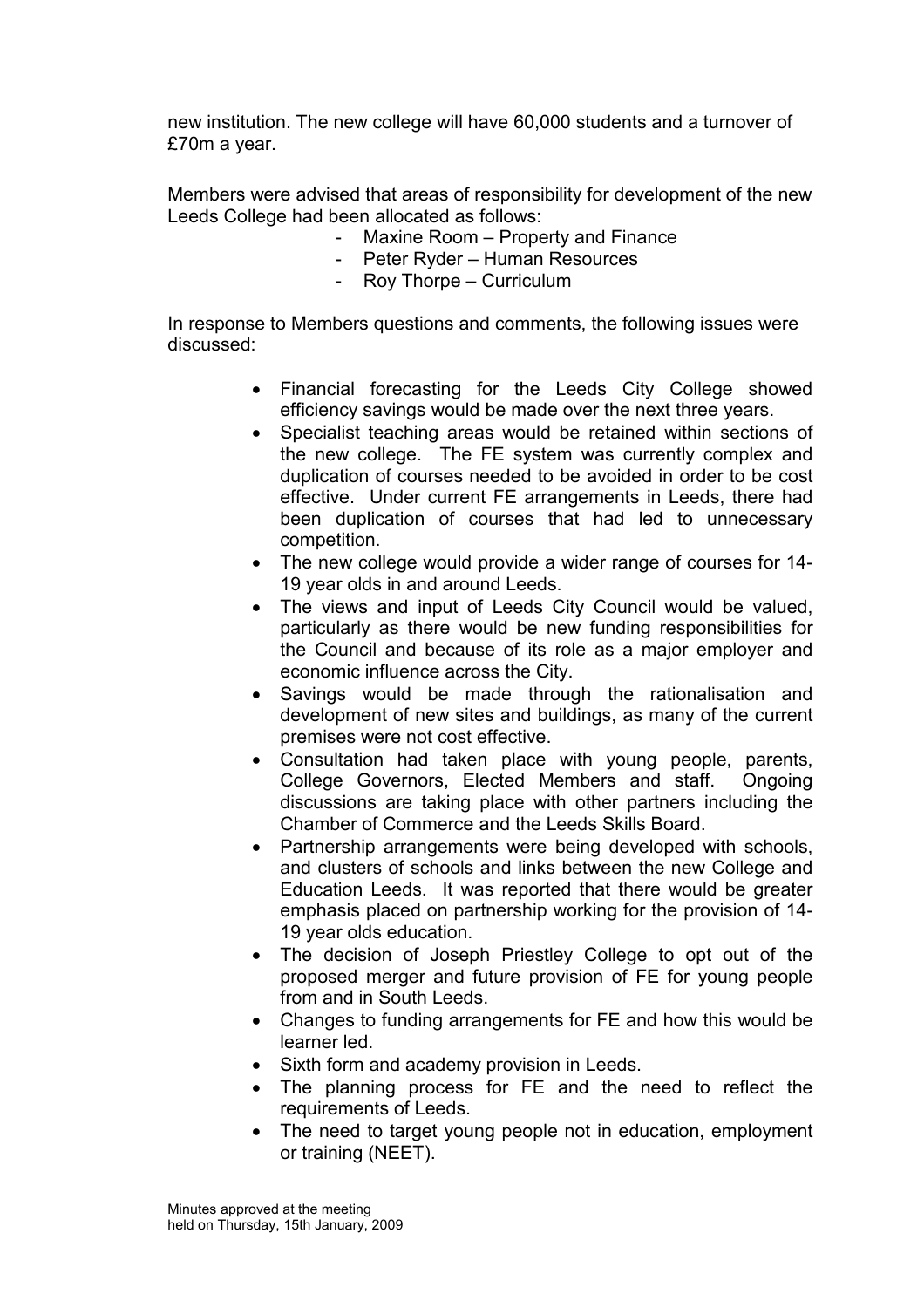- How to deliver qualifications to meet employer's needs and obtaining accreditation for employers to provide training. It was reported that many small and medium enterprises did not have the scope to provide formal accredited training.
- Proven FE success rates for young people who were nonattendees and/or did not achieve good results at school.
- Provision of financial support for students Education Maintenance Allowance (EMA) and learner support funds were available to some.
- The challenge of making learning more accessible to young people.
- It was reported that there would be college provision around Leeds City Centre.
- The recent increase in uptake of professional courses and how this can be maintained and developed.
- Discussions are taking place with the other West Yorkshire Local Authorities as the College would also provide for those outside of Leeds.
- Transition planning and transfer of funding and responsibilities.
- Issues around the curriculum for the new College.
- Demise of the Learning and Skills Council and who would champion FE in the future.
- The importance of the Education Plan and the Local Area Statement of Need in developing a coherent FE policy across the city.
- Education Leeds becoming responsible for FE and their current performance levels in achieving delivery of level 2 (GCSE grades A\* to C and BTEC first diplomas and certificates.

The Chair thanked those present for their attendance.

# RESOLVED –

- (1) That the report and discussion be noted.
- (2) That the Leader of the Council, representative from Education Leeds, regional representative for the National Skills Academy Financial Services Academy (Yorkshire and Humber) and the Principal of Thomas Danby College be invited to the Board's next session on the Skills Inquiry.

# 45 Draft Statement - University Fees

The report of the Head of Scrutiny and Member Development, presented the Board with a revised Draft Statement on University Fees. The Draft Statement had originally been presented to the Board at the previous meeting and had been revised in line with comments from the Board and Director of Children's Services.